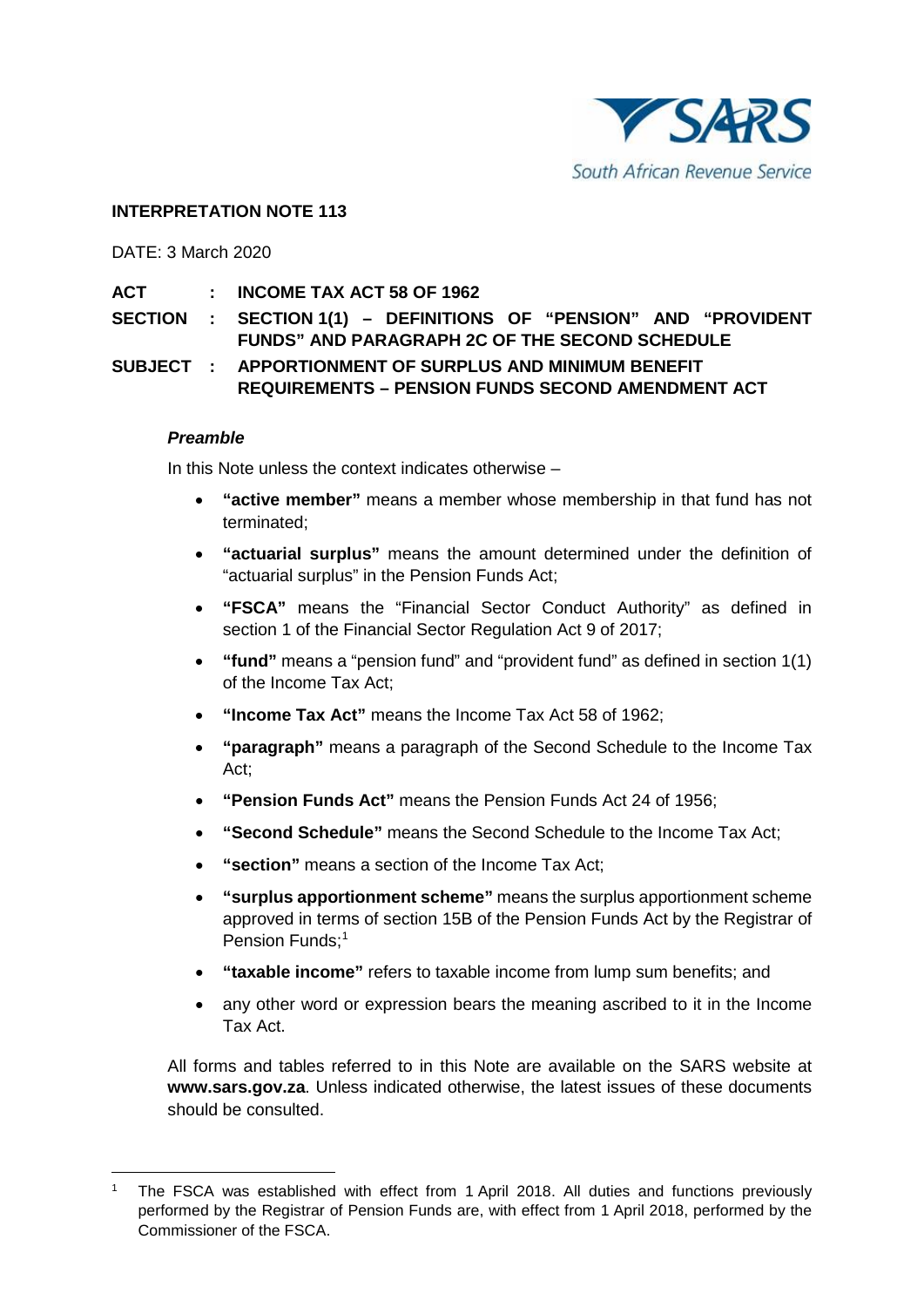#### **1. Purpose**

This Note provides clarity on the tax treatment of the actuarial surplus allocations or distributions made to members, former members, existing pensioners and employers by funds under the provisions of sections 15B, 15C, 15D or 15E of the Pension Funds Act.

General Note 29 and Addendum A thereto are hereby withdrawn.

## **2. Background**

The definition of "actuarial surplus" and sections 15A to 15K were inserted into section 1 of the Pension Funds Act with effect from 7 December 2001. [2](#page-1-0) These changes enabled a fund to apportion any actuarial surplus between the employers, members, former members and existing pensioners of that fund.

The first surpluses were determined at the effective date of the first statutory actuarial valuation of the fund following 7 December 2001. The first surplus determined is normally referred to as the past surplus.

Section 15B of the Pension Funds Act governs the distribution of the past surplus determined at the surplus apportionment date. [3](#page-1-1) The board of trustees of the fund had to determine how the past surplus should be distributed and allocated among the employer, former members, current members and pensioners of a fund. The surplus apportionment scheme had to be approved by the Registrar of Pension Funds before any distribution or allocation could be implemented. There is a difference in the tax treatment of the past surplus distributed and allocated in terms of surplus apportionment schemes approved before 1 January 2006, and schemes approved on or after 1 January 2006.

Paragraph 2C was inserted with effect from 1 January 2006<sup>[4](#page-1-2)</sup> and provides that surplus distributions that accrue to a taxpayer on or after 1 January 2006, as a result of a surplus apportionment scheme approved on or after that date by the Registrar of Pension Funds, must not be included in the taxpayer's "gross income"<sup>[5](#page-1-3)</sup>.

Any subsequent actuarial surplus arising in a fund following the approval of the surplus apportionment scheme by the Registrar of Pension Funds is referred to as 'future surplus' and is apportioned under section 15C of the Pension Funds Act.

This Note explains the tax treatment of distributions in terms of past surplus for the two different periods, before 1 January 2006 and on or after 1 January 2006, as well as the tax treatment of the future surplus distributions.

#### **3. The law**

The relevant sections of the Pension Funds Act and the Income Tax Act are quoted in the **[Annexure](#page-9-0)**, and are discussed in more detail below.

<span id="page-1-0"></span> <sup>2</sup> Pension Funds Second Amendment Act 39 of 2001.

<span id="page-1-1"></span><sup>3</sup> As defined in section 1 of the Pension Funds Act.

<span id="page-1-2"></span><sup>4</sup> Taxation Laws Amendment Act 8 of 2007.

<span id="page-1-3"></span><sup>5</sup> As defined in section 1(1).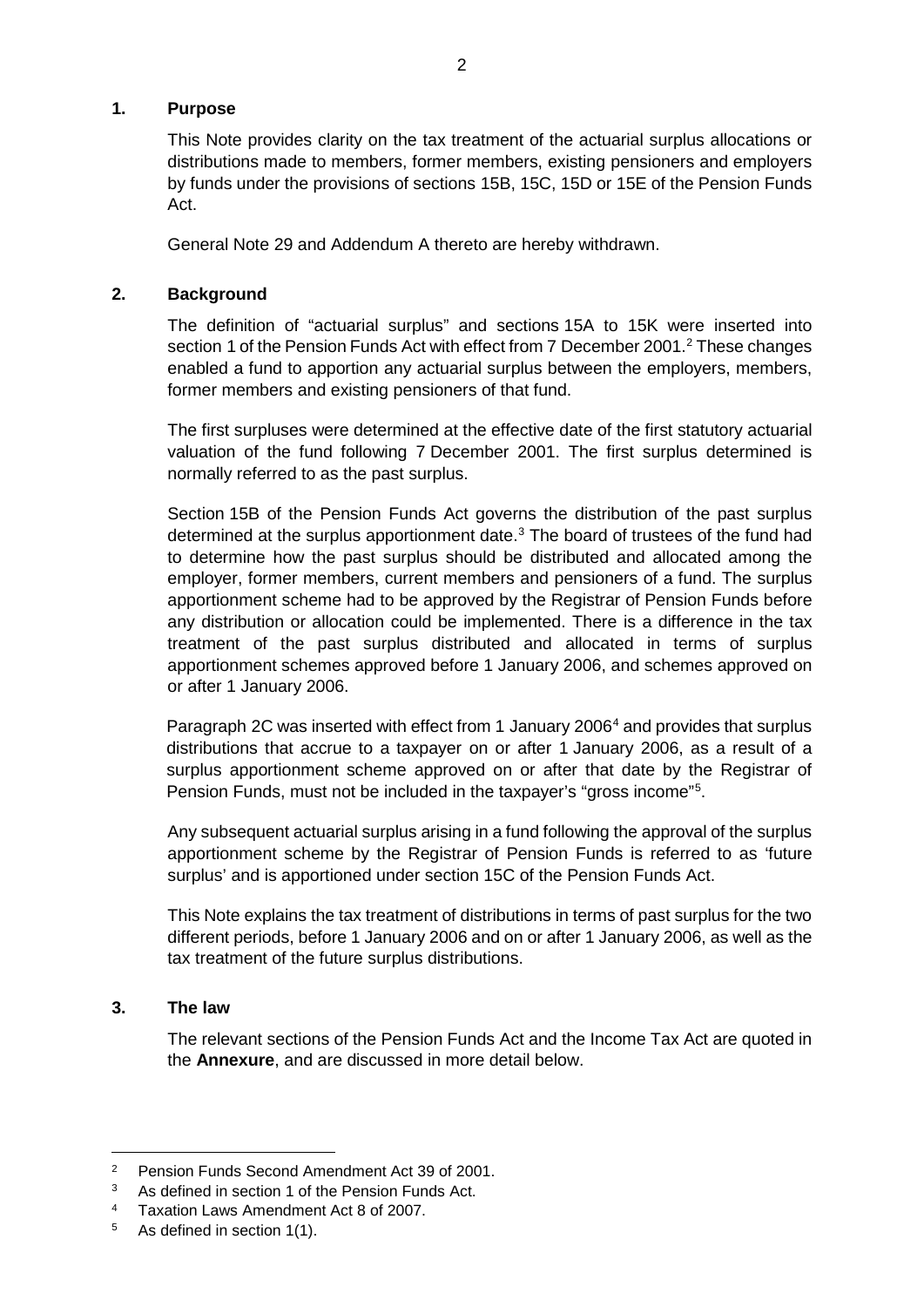#### **4. Application of the law**

## **4.1 Tax treatment of actuarial surplus apportionment schemes approved before 1 January 2006 (section 15B surplus – past surplus)**

## **4.1.1 Allocations to active members**

Allocations to active members of the fund could only be used to enhance their fund credits. These amounts form part of the member's lump sum benefit or annuity payable on exit from the fund as a result of retirement, withdrawal or death.

## **4.1.2 Distributions to former members who terminated their membership before retirement and before the approval of the surplus apportionment scheme**

A distribution in the form of a lump sum payment to a former member of the fund is a lump sum benefit to be included in the member's gross income. The average rate of tax as determined under section 5(10) relative to the year of assessment in which the scheme was approved, is applicable.<sup>[6](#page-2-0)</sup> The accrual date is the date that the Registrar of Pension Funds approved the surplus apportionment scheme.

## **4.1.3 Distributions to pensioners who retired from the fund before the approval of the surplus apportionment scheme**

#### *Pension fund*

Any distribution of surpluses to retired members in the form of an increase to the pension is subject to normal tax as a pension.<sup>[7](#page-2-1)</sup> If the long-term insurer or fund does not pay the amount as part of the existing pension but as a once-off bonus, the full amount is subject to tax.

#### *Provident fund*

A distribution in the form of a lump sum payment to a retired member of a provident fund is a lump sum benefit to be included in the gross income of the retired member. The average tax rate as determined under section 5(10) relative to the year of assessment in which the scheme was approved, is applicable.

## **4.2 Tax treatment of actuarial surplus apportionment schemes approved on or after 1 January 2006 (section 15B surplus – past surplus)**

Surplus amounts allocated to active members of the fund are used to enhance the active members' fund credits and are taxable as and when that member becomes entitled to any lump sum benefit or annuity on exit from the fund as a result of retirement, withdrawal or death.

Any lump sum benefit payable to former members or retired members of a fund as a result of the approval of a surplus apportionment scheme under section 15B of the Pension Funds Act **on or after 1 January 2006** is not included in the member's gross income and is as a result not subject to tax.

<span id="page-2-0"></span> <sup>6</sup> The special tax rate table applicable to retirement fund lump sum benefits was introduced in 2007 and is only applicable to retirement fund lump sum benefits that accrued on or after 1 October 2007. The special tax rate table applicable to retirement fund lump sum withdrawal benefits was only introduced in 2009 and is only applicable to retirement fund withdrawal benefits that accrued on or after 1 March 2009.

<span id="page-2-1"></span>Paragraph (*a*) of the definition of "gross income" in section 1(1).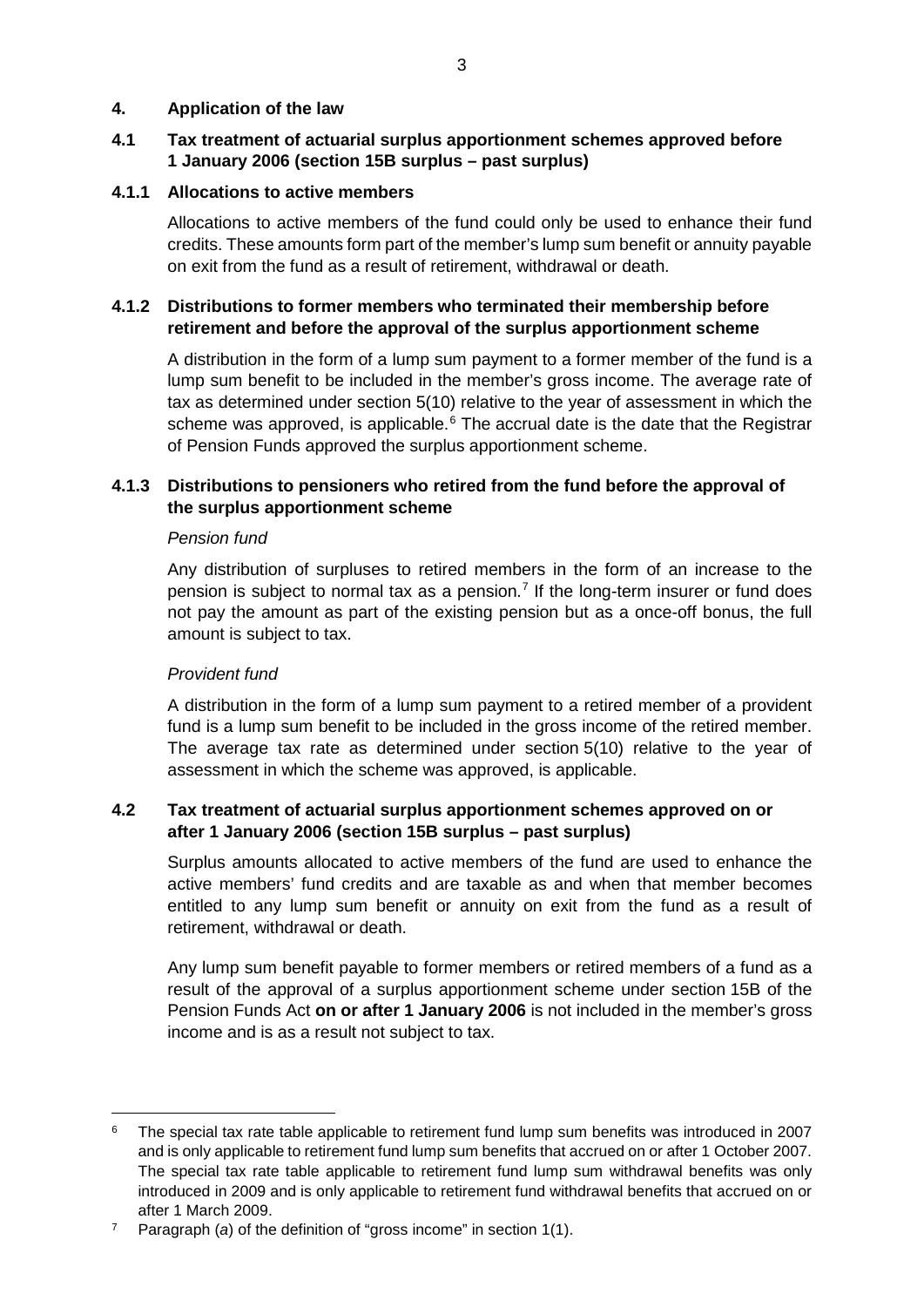## **4.3 The tax treatment of future surplus payments (section 15C of the Pension Funds Act)**

Section 15C of the Pension Funds Act regulates the determination of any surplus amounts to members, former members of a fund or the employer after the "surplus apportionment date" as defined in the Pension Funds Act. [8](#page-3-0) These amounts, known as 'future surplus amounts', are allocated and distributed to members, former members, pensioners or the employer in accordance with the provisions of section  $15D<sup>9</sup>$  $15D<sup>9</sup>$  $15D<sup>9</sup>$  or  $15E<sup>10</sup>$  $15E<sup>10</sup>$  $15E<sup>10</sup>$ of the Pension Funds Act, depending on the rules of the fund or the decision by the fund's board of trustees if the rules of the fund are silent in that regard.

## **4.3.1 Allocation to active members**

Any future surplus amounts allocated to active members of a fund under section 15D(1)(*a*) or 15E(1)(*d*) of the Pension Funds Act, may only be used to enhance such a member's share in that fund. These amounts form part of the member's lump sum benefit or annuity payable on exit from the fund because of retirement, withdrawal or death.

## **4.3.2 Distributions to former members of the fund who terminated their membership before the surplus apportionment or pensioners that retired before the surplus apportionment**

Any future surplus amounts distributed to former members or pensioners as a lump sum under section 15D(1)(*b*) or 15E(1)(*d*) of the Pension Funds Act are amounts that accrue to or are received by the former member or pensioner in consequence of past membership.<sup>[11](#page-3-3)</sup>

Future surplus payments that were payable to or accrued to the former member or pensioner before 1 March 2009 are subject to tax at the average tax rate determined under section 5(10).

As from 1 March 2009 these lump sum benefits payable to former members or pensioners are regarded as retirement fund lump sum withdrawal benefits under the new accrual provisions and are subject to the tax table applicable to retirement fund lump sum withdrawal benefits.<sup>[12](#page-3-4)</sup>

## **4.3.3 Distributions to the beneficiaries of members who have died before the surplus apportionment**

Any future surplus amounts distributed to the beneficiaries of a member who has died before the distribution of the surplus is a lump sum benefit.

Future surplus payments that were payable to or accrued to beneficiaries as a result of the death of a member before 1 March 2009 are subject to tax at the average tax rate determined under section 5(10).

<span id="page-3-0"></span> <sup>8</sup> "Surplus apportionment date" is defined in section 1 of the Pension Funds Act.

<span id="page-3-1"></span><sup>&</sup>lt;sup>9</sup> Section 15D of the Pension Funds Act governs the utilisation of surplus in the member surplus account.

<span id="page-3-2"></span><sup>&</sup>lt;sup>10</sup> Section 15E of the Pension Funds Act governs the utilisation of surplus in the employer surplus account.

<span id="page-3-3"></span><sup>11</sup> Paragraph 2(1)(*b*)(ii).

<span id="page-3-4"></span><sup>12</sup> As contemplated in paragraph 2(1)(*b*).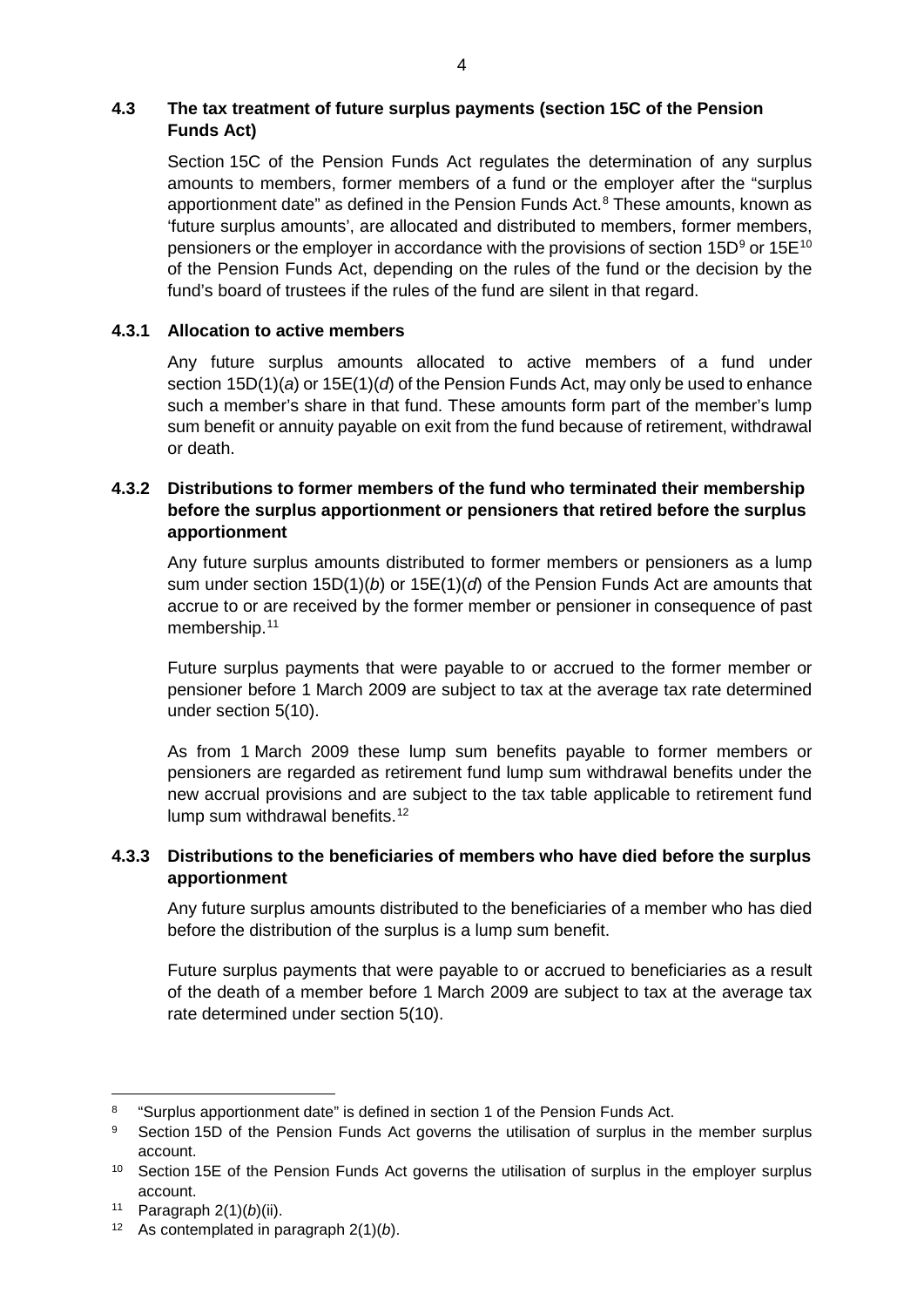As from 1 March 2009 these lump sum benefits payable to the beneficiaries of deceased members are regarded as retirement fund lump sum withdrawal benefits under the new accrual provisions and are subject to the tax table applicable to retirement fund lump sum withdrawal benefits.

# **Example 1 – Distribution of future surplus (section 15C) to a former member who terminated the membership before the distribution of the surplus**

*Facts:*

P received a withdrawal benefit of R150 000 from the KL Pension Fund on 31 July 2017.

The registered rules of the KL Pension Fund provide that a future surplus can be distributed to the former members of the fund. A future surplus distribution was determined and approved. P qualified for a future surplus amount of R75 000, which accrued on 30 April 2018.

*Result:*

The following steps must be followed in order to calculate the tax payable on the withdrawal benefit payable to P:

# *Step 1: Determine the total taxable income in respect of all lump sums received or accrued (including the current lump sum benefit)*

| Current withdrawal benefit                           | 75 000  |
|------------------------------------------------------|---------|
| All withdrawal benefits (on or after 1 March 2009)   | 150 000 |
| All retirement benefits (on or after 1 October 2007) |         |
| All severance benefits (on or after 1 March 2011)    |         |
| Total taxable income                                 | 225 000 |

## *Step 2: Apply the rate of tax applicable to withdrawal benefits to the total lump sum amount calculated in Step 1*

The total taxable income of R225 000, as determined in Step 1, exceeds R25 000 but does not exceed R660 000.

R

| 200 000 |
|---------|
| 18%     |
| 36 000  |
|         |

#### *Step 3: Determine the total taxable income of all previous lump sums received or accrued (excluding the current lump sum benefit)* R

| All withdrawal benefits (on or after 1 March 2009)   | 150 000      |
|------------------------------------------------------|--------------|
| All retirement benefits (on or after 1 October 2007) | $\mathbf{U}$ |
| All severance benefits (on or after 1 March 2011)    | Ü            |
| Total of previous lump sums                          | 150 000      |
|                                                      |              |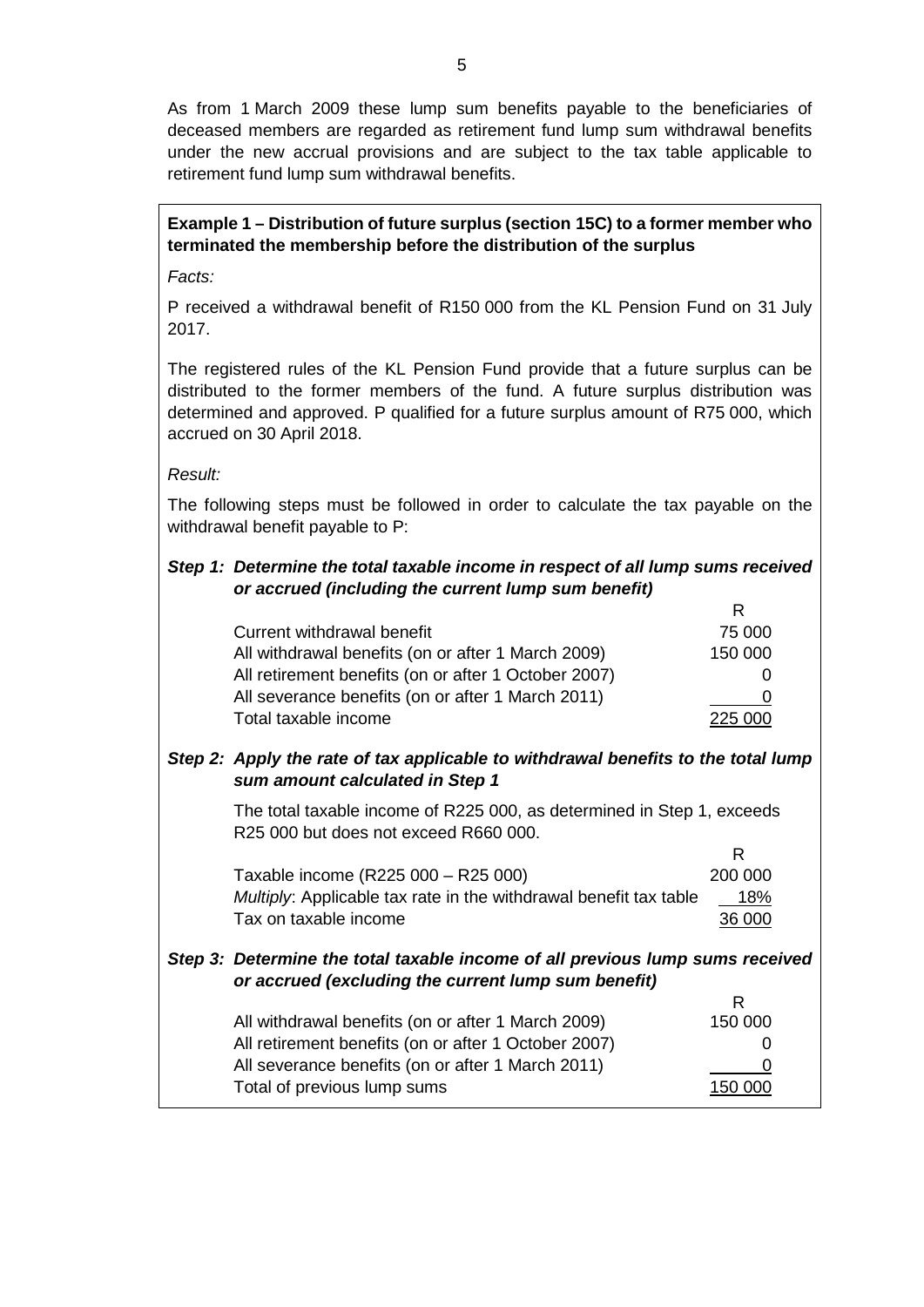| Step 4: Apply the rate of tax applicable to withdrawal benefits to the total lump<br>sum amount calculated in Step 3 |           |
|----------------------------------------------------------------------------------------------------------------------|-----------|
| The total taxable income of R150 000, as determined in Step 3, exceeds<br>R25 000 but does not exceed R660 000.      |           |
|                                                                                                                      | R         |
| Total taxable income of previous lump sum benefits                                                                   |           |
| $(R150 000 - R25 000)$                                                                                               | 125 000   |
| Multiply: Applicable tax rate in the withdrawal benefit tax table                                                    | 18%       |
| Tax on previous lump sum benefits                                                                                    | 22 500    |
| Step 5: Deduct the tax calculated in Step 4 from the tax calculated in Step 2 to                                     |           |
| determine the tax payable on the current withdrawal benefit                                                          |           |
|                                                                                                                      | R         |
| Tax on all lump sums (Step 2)                                                                                        | 36 000    |
| Less: Tax on previous lump sums (Step 4)                                                                             | $22\,500$ |

Tax of R13 500 is payable on the lump sum benefit (withdrawal benefit) of R75 000 received as a result of the section 15C future surplus distribution.

Tax on current withdrawal benefit 13 500

# **Example 2 – Distribution of future surplus (section 15C) to a pensioner who retired before the distribution of the surplus**

*Facts:* 

On 31 August 2017 (date of accrual), Q's retirement interest in the MLK Pension Fund was R2 250 000. Q took one-third (R750 000) of the retirement interest in cash. Tax of R135 000 was deducted from the retirement benefit.

The registered rules of the MLK Pension Fund provide that surplus can be distributed on an annual basis to the former members of the fund as at the fund's anniversary date, which is the end of August each year. Q qualified for a future surplus amount of R135 000 which accrued on 31 August 2018.

#### *Result:*

The following steps must be followed in order to calculate the tax payable on the withdrawal benefit payable to Q:

#### *Step 1: Determine the total taxable income in respect of all lump sums received or accrued (including the current lump sum benefit)*  $\mathbf{r}$

| Current withdrawal benefit                           | 135 000 |
|------------------------------------------------------|---------|
| All withdrawal benefits (on or after 1 March 2009)   |         |
| All retirement benefits (on or after 1 October 2007) | 750 000 |
| All severance benefits (on or after 1 March 2011)    |         |
| Total taxable income                                 | 885 000 |
|                                                      |         |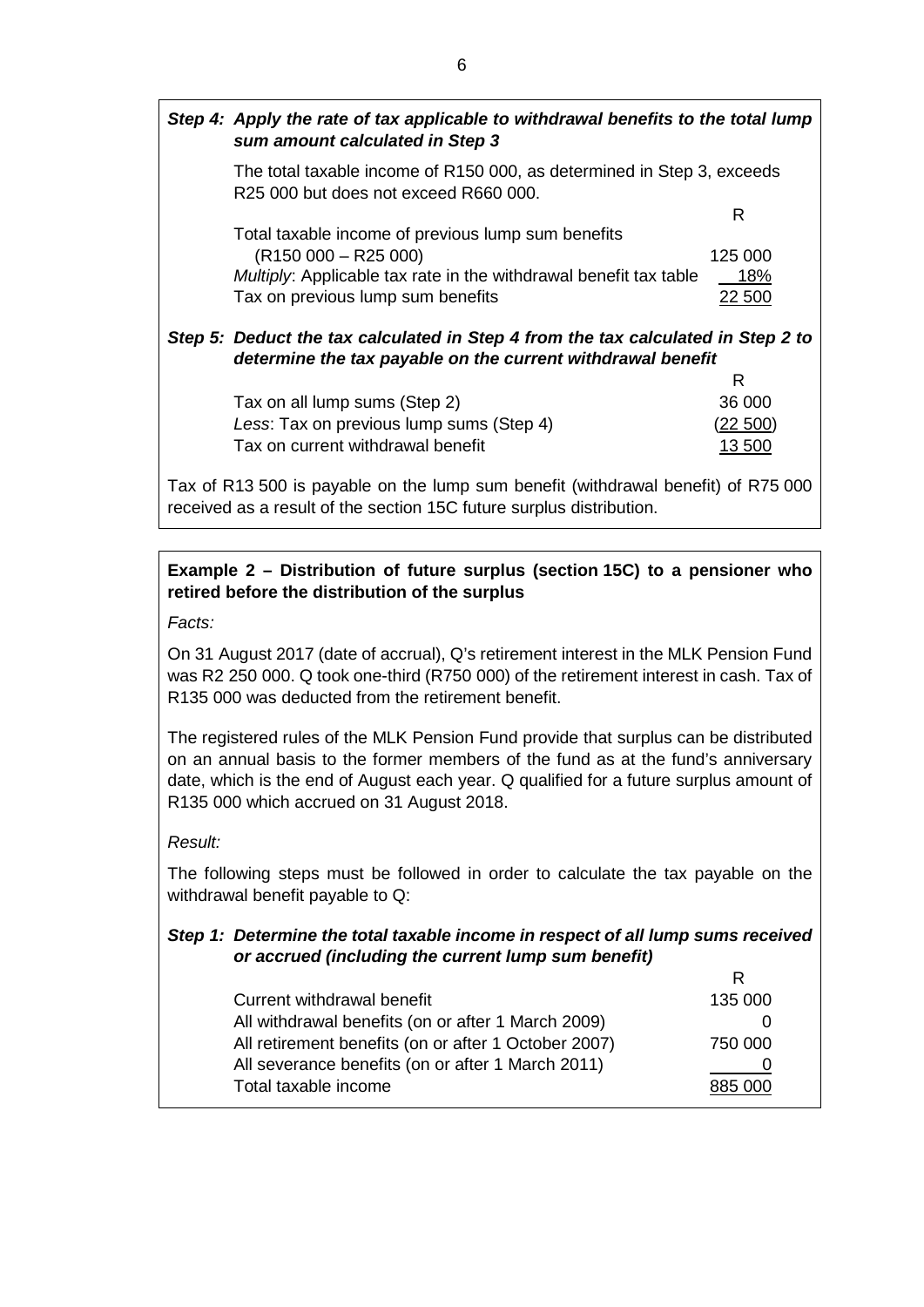|                                                                                                                                                            | Step 2: Apply the rate of tax applicable to withdrawal benefits to the total lump<br>sum amount calculated in Step 1                                          |                                         |
|------------------------------------------------------------------------------------------------------------------------------------------------------------|---------------------------------------------------------------------------------------------------------------------------------------------------------------|-----------------------------------------|
|                                                                                                                                                            | The total taxable income of R885 000, as determined in Step 1, exceeds<br>R660 000 but does not exceed R990 000.                                              |                                         |
|                                                                                                                                                            | Taxable income (R885 000 - R660 000)                                                                                                                          | R225 000                                |
|                                                                                                                                                            | Multiply the applicable tax rate in the withdrawal benefit<br>tax table by taxable income (27% $\times$ R225 000)<br>Tax on R990 000<br>Tax on taxable income | R<br>60750<br>114 300<br><u>175 050</u> |
|                                                                                                                                                            | Step 3: Determine the total taxable income of all previous lump sums received<br>or accrued (excluding the current lump sum benefit)                          |                                         |
|                                                                                                                                                            | All withdrawal benefits (on or after 1 March 2009)                                                                                                            | R<br>0                                  |
|                                                                                                                                                            | All retirement benefits (on or after 1 October 2007)<br>All severance benefits (on or after 1 March 2011)<br>Total of previous lump sums                      | 750 000<br>0<br>750 000                 |
| Step 4: Apply the rate of tax applicable to withdrawal benefits to the total lump<br>sum amount calculated in Step 3                                       |                                                                                                                                                               |                                         |
|                                                                                                                                                            | The total taxable income of R750 000, as determined in Step 3, exceeds<br>R660 000 but does not exceed R990 000.                                              |                                         |
|                                                                                                                                                            | Total taxable income of previous lump sum benefits<br>$(R750000 - R66000)$                                                                                    | R90 000                                 |
|                                                                                                                                                            |                                                                                                                                                               | R                                       |
|                                                                                                                                                            | Multiply the applicable tax rate in the withdrawal benefit<br>tax table by taxable income (27% $\times$ R90 000)<br>Tax on R990 000<br>Tax on taxable income  | 24 300<br>114 300<br><u>138 600</u>     |
| Step 5: Deduct the tax calculated in Step 4 from the tax calculated in Step 2 to<br>determine the tax payable on the current withdrawal benefit            |                                                                                                                                                               |                                         |
|                                                                                                                                                            | Tax on all lump sums (Step 2)<br>Less: Tax on previous lump sums (Step 4)<br>Tax on current withdrawal benefit                                                | R<br>175 050<br>(138 600)<br>36 450     |
| Tax of R36 450 is payable on the lump sum benefit (withdrawal benefit) of R135 000<br>received as a result of the section 15C future surplus distribution. |                                                                                                                                                               |                                         |

# **4.4 Transfer of future surplus payments**

Any future surplus amounts that are paid to former members or pensioners of a fund as a lump sum are amounts that accrue to or are received by the former members or pensioners in consequence of past membership. These amounts will be subject to the tax rates applicable to retirement fund lump sum withdrawal benefits.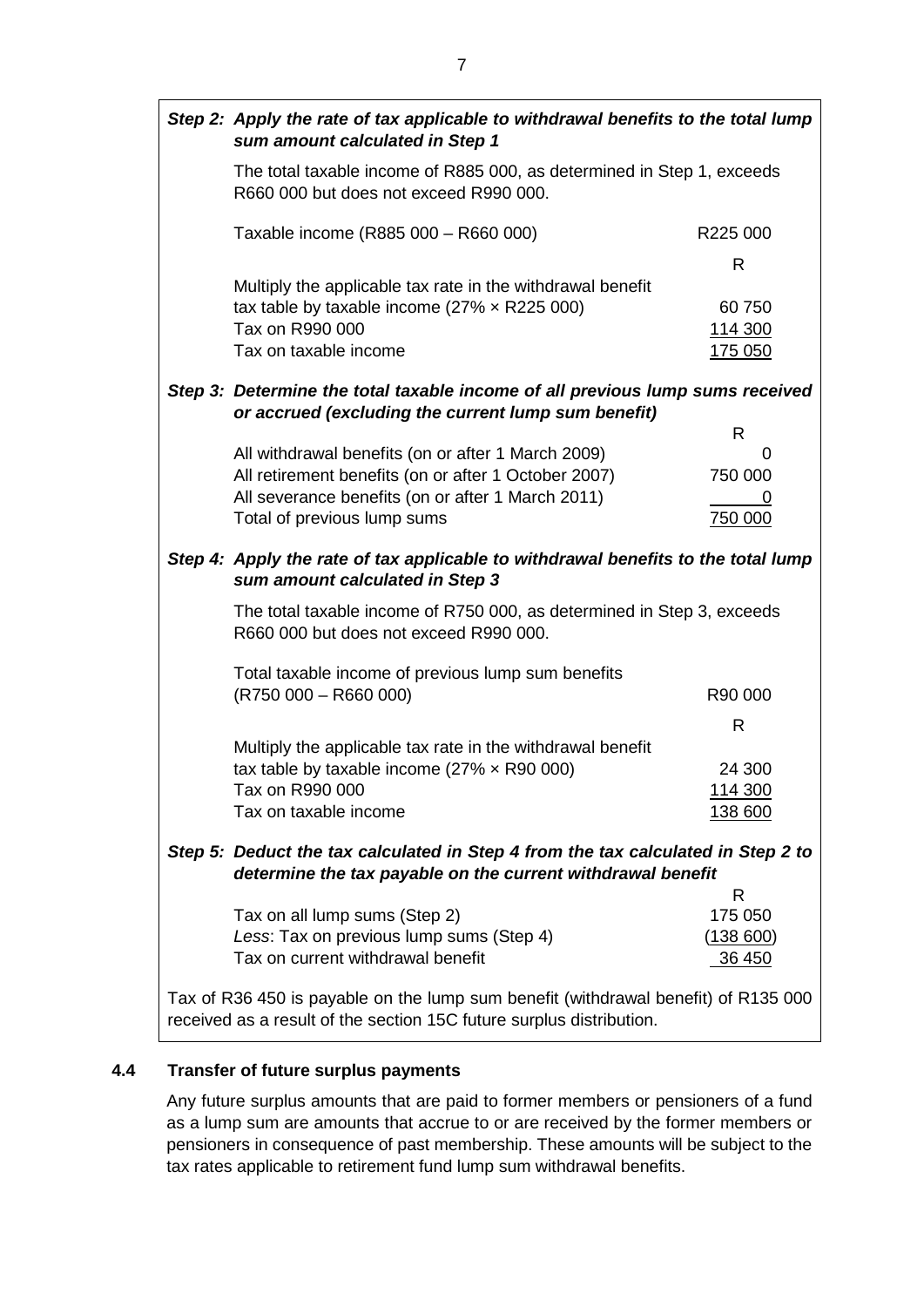Any after tax amount transferred to a pension fund, provident fund or a retirement annuity fund qualifies as a member contribution to the transferee fund. Preservation funds cannot accept contribution from members. These amounts can therefore not be transferred to preservation funds.

## **4.5 Difference between the recalculation of a benefit and a surplus apportionment payment**

A fund may discover that former members or existing pensioners were underpaid (for example, an error was made in the initial calculation of the lump sum or investment returns were understated) and, as a result, additional amounts have to be paid to members who were active members of the fund at a certain date. These are amounts that the former members or existing pensioners were entitled to as part of their benefit when their membership in that fund terminated. The member's benefit in the fund is merely recalculated with the original date of accrual remaining the same. The additional amount payable is not as a result of a surplus apportionment calculation in the fund. The recalculation of a benefit is not a payment of a surplus.

## **4.5.1 Recalculation of a benefit in respect of a member who has already terminated his or her membership in the fund (that is, withdrawal benefit)**

The additional amount must follow the member's initial exit event and the deductions under paragraph 6 will be available against the lump sum benefit, if applicable.

## **4.5.2 Recalculation of a benefit in respect of a retired member**

The treatment of the payment will depend on the type of fund that makes the payment.

#### *Pension fund*

If, at retirement, a member of a pension fund already received one-third of his or her retirement benefit in cash, the member will only be able to receive one-third of the additional benefit in cash. Any amount that is not commuted and exceeds one-third of the total amount may be transferred to the long-term insurer or the fund paying the monthly annuity. If the long-term insurer or the fund is not in a position to accept the lump sum benefit, the additional amount is then payable as a once-off bonus, is taxed in full and does not qualify for the reduced rate at which taxable income from lump sum benefits are taxed.

If, at retirement, a member of a pension fund elected to receive an annuity with the full retirement interest, the additional benefit can be paid as a lump sum benefit provided the additional benefit does not exceed one-third of the total benefit.

#### *Provident fund*

A member of a provident fund will be able to receive the additional amount as a lump sum benefit.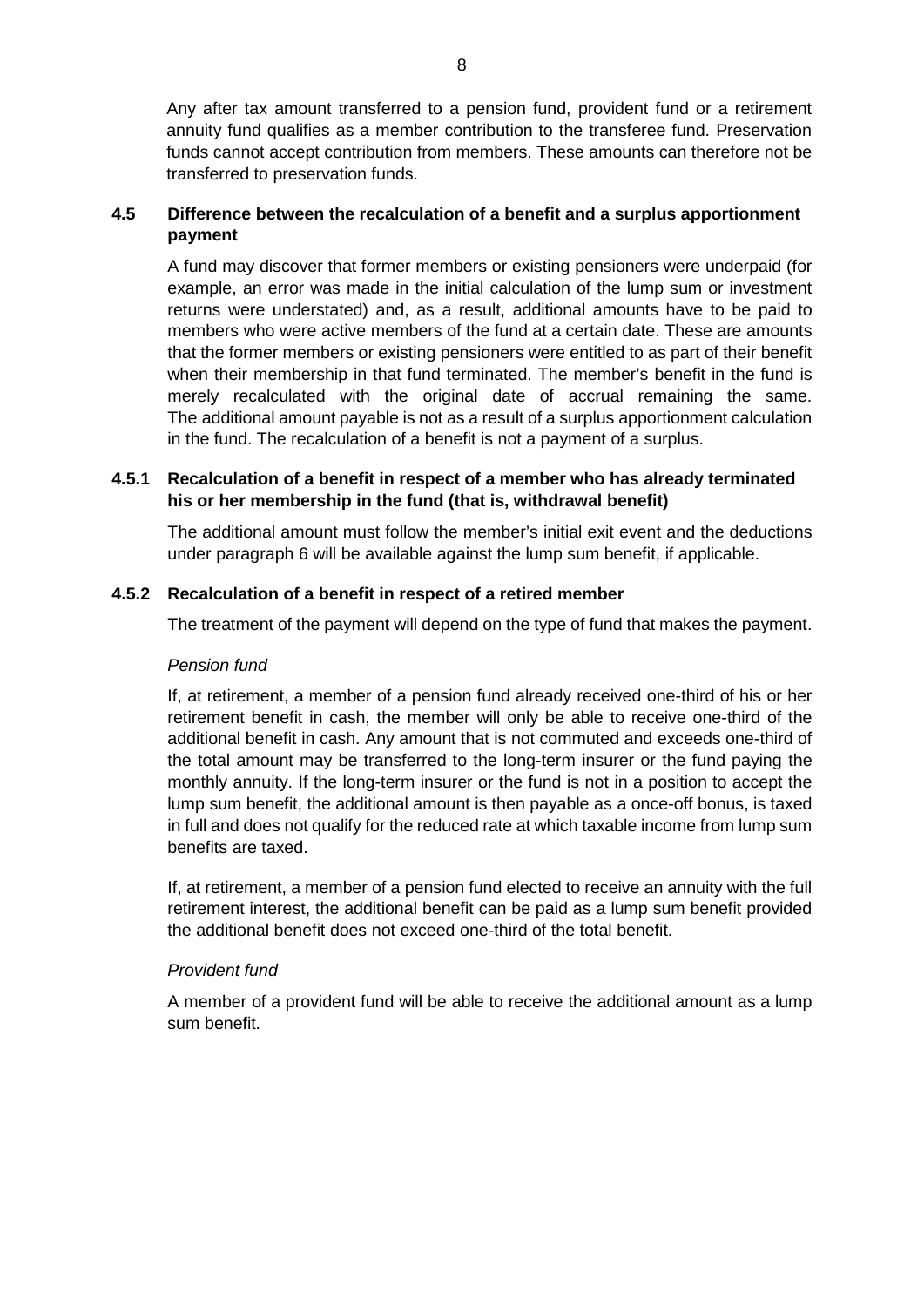## **5. Conclusion**

The tax treatment of actuarial surplus allocations or distributions to a member, former member or pensioner depends on whether or not the actuarial surplus is allocated or distributed under a surplus apportionment scheme.

## **SOUTH AFRICAN REVENUE SERVICE**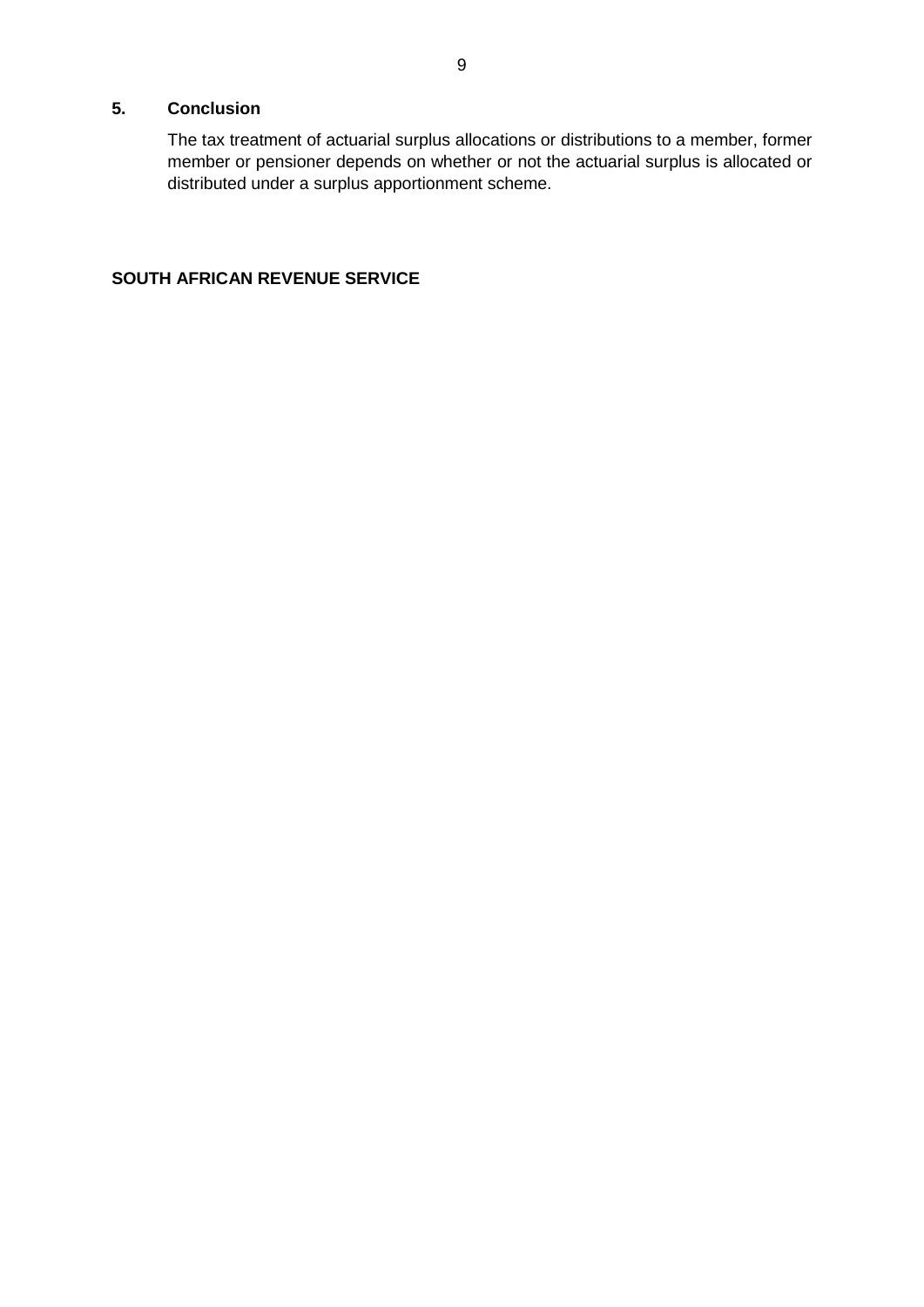#### <span id="page-9-0"></span>**Annexure – The law**

#### **The Pensions Funds Act, 1956**

### **Section 15B(5)(***e***)**

15B(5)(e) The board shall apportion the actuarial surplus between the various classes of stakeholders whom the board has determined shall participate in the apportionment in terms of subsection (4), following which such portion as is due to the employer shall be credited to the employer surplus account: Provided that—

- (*e*) the board shall determine how, in the case of existing members and former members, the allocated portion of actuarial surplus shall be applied for their benefit, including the crediting of any portion to the member's surplus accounts or to the member's individual accounts, as the case may be: Provided further that the board may allocate a portion of the actuarial surplus to be used for former members to a contingency reserve account which will be used to satisfy the claims of former members—
	- (i) who have been identified in subsection 4(*a*)but who cannot be traced; or
	- (ii) who did not substantiate their claim during the nine-month period following the advertisement in subsection 4(*a*)(iii) but who do so after the end of this period; and

### **Section 15C of the Pension Funds Act governs the apportionment of future surplus and provides that:**

(1) The rules may determine any apportionment of actuarial surplus arising in the fund after the surplus apportionment date between the member surplus account, the employer surplus account or directly for the benefit of members and former members subject to the uses specified in section 15D(1).

(2) If the rules are silent on the apportionment of actuarial surplus arising after the surplus apportionment date, any apportionment between the member surplus account, the employer surplus account or directly for the benefit of members and former members, subject to the uses specified in section 15D(1), shall be determined by the board taking into account the interests of all the stakeholders in the fund: Provided that, notwithstanding anything to the contrary in the rules, neither the employer nor the members may veto such apportionment

#### **Income Tax 58 of 1962 – before 1 March 2009**

#### **Definition of "lump sum benefit" in paragraph 1 of the Second Schedule applicable after 1 March 1998**

**"lump sum benefit"** includes any amount determined by the commutation of an annuity or portion of an annuity and any fixed or ascertainable amount (other than an annuity) payable by or provided in consequence of membership or past membership of any fund referred to in paragraph (*e*) of the definition of "gross income" in section one of this Act whether in one amount or in instalments;

#### **Paragraph 4(1) of the Second Schedule**

(1) If in terms of the rules of a pension fund, pension preservation fund, provident fund, provident preservation fund or retirement annuity fund any lump sum benefit arising out of a member's withdrawal or resignation is payable at a fixed or ascertainable future date, such benefit shall be deemed to have accrued to such member on that date or on the date of his or her death, whichever is earlier, and shall be assessed to tax in respect of the year of assessment during which such benefit is deemed to accrue as though it were a lump sum benefit derived by him or her upon his or her withdrawal or resignation from the fund or upon his or her retirement or immediately prior to his or her death, as the case may be,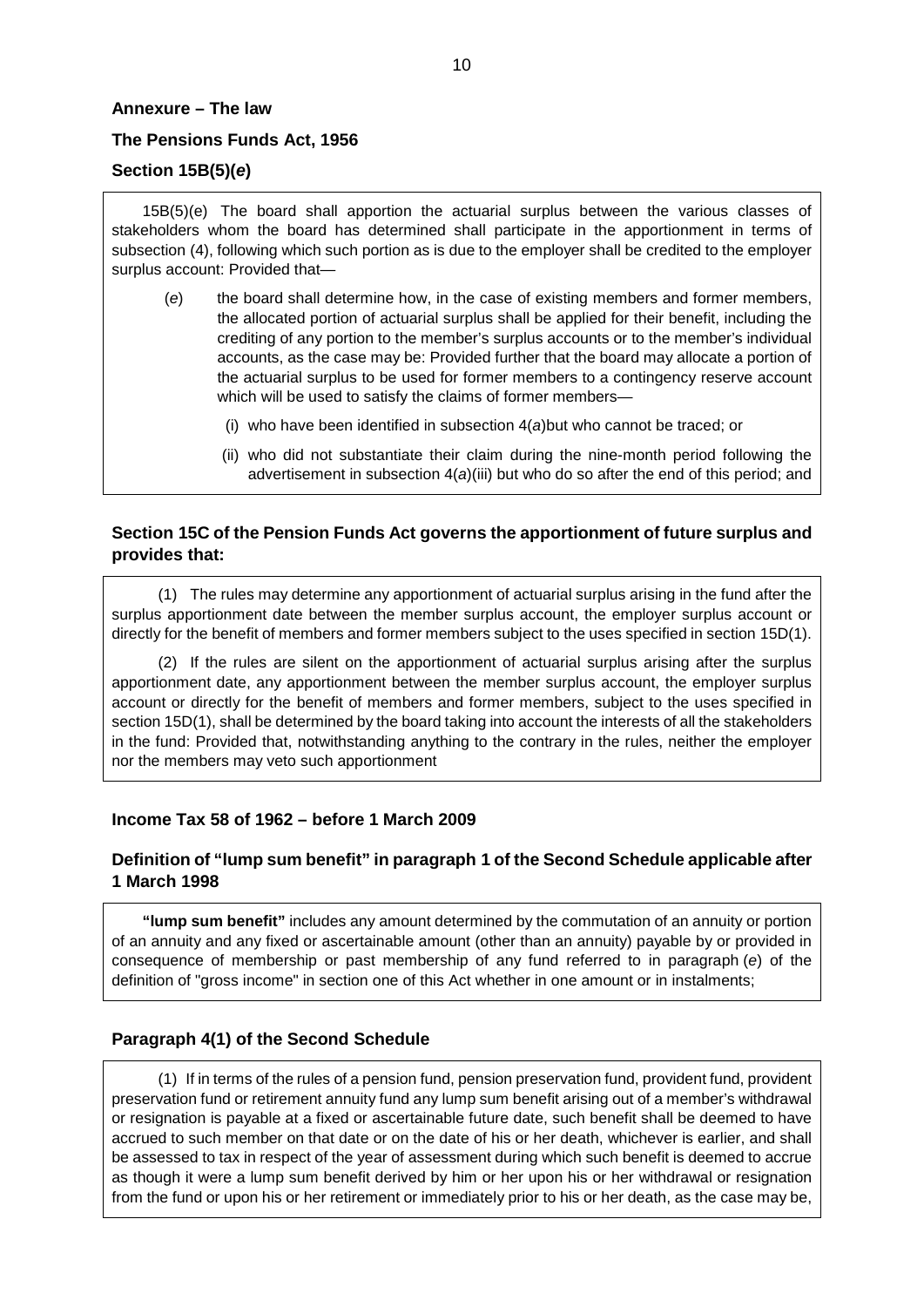#### **Paragraph 2C of the Second Schedule inserted with effect from 1 January 2006**[13](#page-10-0)

*Paragraph 2C applies to surplus apportionment schemes approved on or after 1 January 2006. It provides that:*

2C. Any lump sum benefit, or part thereof, received by or accrued to a person subsequent to the person's retirement or death, or withdrawal or resignation from any pension fund, pension preservation fund, provident fund, provident preservation fund or retirement annuity fund or the winding up of any such fund, and in consequence of or following upon an event that is prescribed by the Minister by notice in the *Gazette* and contemplated by the rules of any such fund or the **approval of a scheme in terms of section 15B of the Pensions Funds Act** or paragraph 5.3(1)(*b*) of the Schedule which amends regulation 30 of the Regulations under the Long-term Insurance Act shall not constitute gross income of that person

(Emphasis added.)

## **Paragraph (***c***)(i) of the definition of "pension fund" with effect from 1 January 2006**[14](#page-10-1)

(i) that the fund is a permanent fund *bona fide* established for the purpose of providing annuities for employees on retirement date or for the dependants or nominees of deceased employees, or mainly for the said purpose and also for the purpose of providing benefits other than annuities for the [persons](javascript:void(0);) aforesaid or **for the purpose of providing any benefit contemplated in paragraph 2C of the Second Schedule or section 15A or 15E of the Pension Funds Act**;

(Emphasis added.)

## **Paragraph (***a***) of the definition of "provident fund" with effect from 1 January 2006**[15](#page-10-2)

| (a) | that the fund is a permanent fund bona fide established solely for the purpose of    |
|-----|--------------------------------------------------------------------------------------|
|     | providing benefits for employees on retirement date or solely for the purpose of     |
|     | providing benefits for the dependants or nominees of deceased employees or deceased  |
|     | former employees or solely for a combination of such purposes or mainly for the said |
|     | purpose and also for the purpose of providing any benefit contemplated in            |
|     | paragraph 2C of the Second Schedule or section 15A or 15E of the Pension Funds       |
|     | Act:                                                                                 |

(Emphasis added.)

#### **Income Tax Act 58 of 1962 – after 1 March 2009**

#### **Definition of "lump sum benefit" in paragraph 1 of Second Schedule**

#### **"lump sum benefit"** includes—

- (*a*) any amount determined in respect of the commutation of an annuity or portion of an annuity—
	- (i) payable by; or
	- (ii) provided in consequence of membership or past membership of,

a pension fund, pension preservation fund, provident fund, provident preservation fund or retirement annuity fund; and

<span id="page-10-0"></span><sup>&</sup>lt;sup>13</sup> Taxation Laws Amendment Act 8 of 2007 (promulgated 8 August 2007).

<span id="page-10-1"></span><sup>14</sup> Revenue Laws Amendment Act 60 of 2008 (promulgated 8 January 2009).

<span id="page-10-2"></span><sup>15</sup> Revenue Laws Amendment Act 60 of 2008 (promulgated 8 January 2009).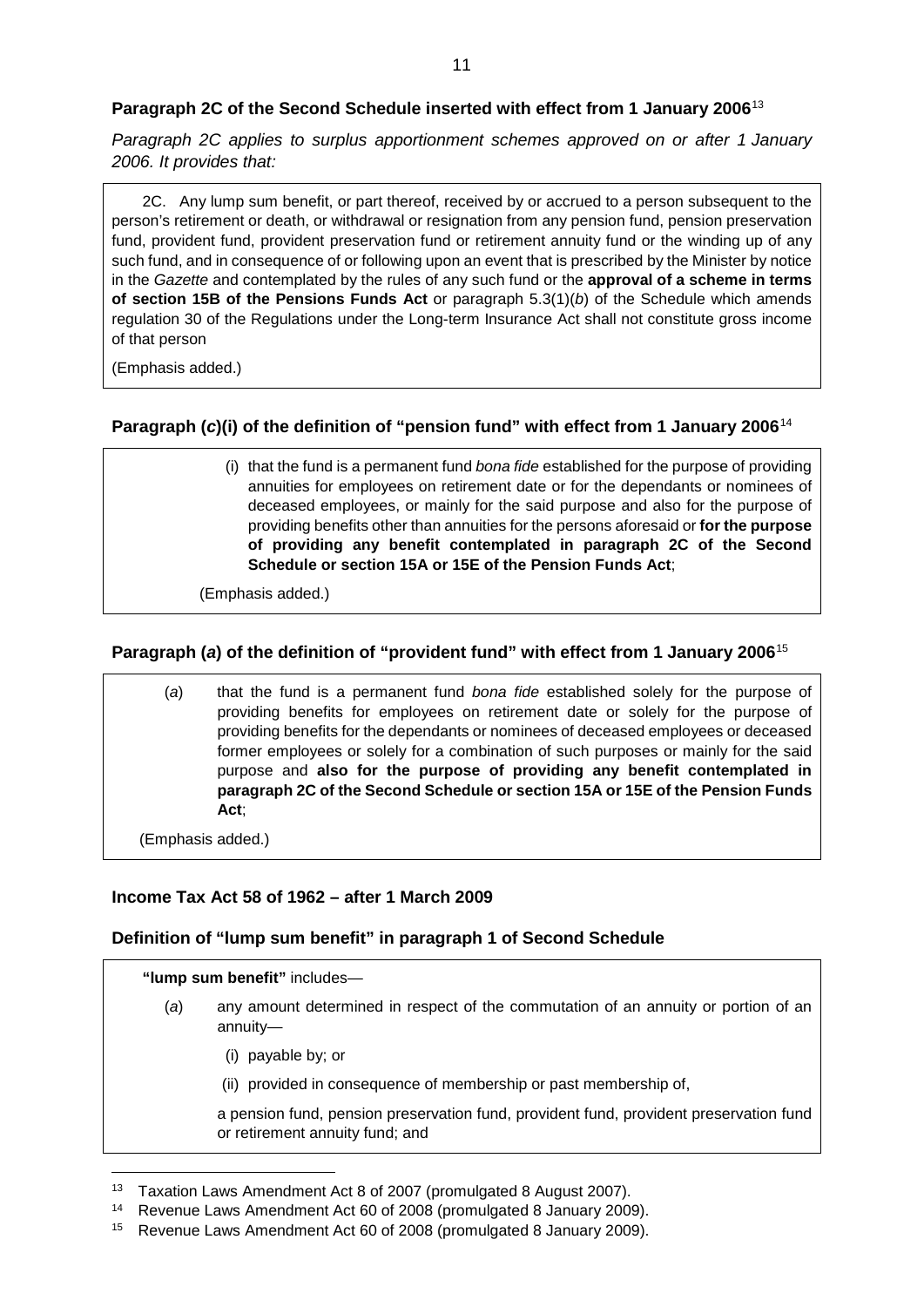- (*b*) any fixed or ascertainable amount (other than an annuity)—
	- (i) payable by; or
	- (ii) provided in consequence of membership or past membership of,

a pension fund, pension preservation fund, provident fund, provident preservation fund or retirement annuity fund,

whether in one amount or in instalments, but does not include any amount deemed to be income accrued to a person in terms of section 7(11);

## **Paragraph 4(1) of the Second Schedule with effect from 1 March 2009**[16](#page-11-0)

(1) Notwithstanding the rules of a pension fund, pension preservation fund, provident fund, provident preservation fund or retirement annuity fund, any lump sum benefit arising out of a member's withdrawal or resignation shall, subject to paragraph 3, be deemed to have accrued to such member on the date he or she elects to have the benefit paid to him or her or the date on which the benefit is transferred to another pension fund, pension preservation fund, provident fund, provident preservation fund or retirement annuity fund or on the date of his or her death, whichever is earlier, and shall be assessed to tax in respect of the year of assessment during which such benefit is deemed to accrue as though it were a lump sum benefit derived by him or her upon his or her withdrawal or resignation from the fund or upon his or her retirement or immediately prior to his or her death, as the case may be.

## **Paragraph 4(1) of the Second Schedule with effect from 1 March 2010**[17](#page-11-1)

(1) Notwithstanding the rules of a pension fund, pension preservation fund, provident fund, provident preservation fund or retirement annuity fund, any lump sum benefit shall be deemed to have accrued to such member on the earliest of the date—

- (*a*) on which an election is made in respect of which the benefit becomes recoverable;
- (*b*) on which any amount is deducted from the benefit in terms of section 37D(1)*(a)*, *(b)* or *(c)* of the Pension Funds Act, 1956 (Act No. 24 of 1956);
- (*c*) on which the benefit is transferred to another pension fund, pension preservation fund, provident fund, provident preservation fund or retirement annuity fund;
- (*d*) of his or her retirement; or
- (*e*) of his or her death,

and shall be assessed to tax in respect of the year of assessment during which such lump sum benefit is deemed to accrue.

#### **Paragraph 4(1) of the Second Schedule with effect from 10 January 2012[18](#page-11-2)**

(1) Notwithstanding the rules of a pension fund, pension preservation fund, provident fund, provident preservation fund or retirement annuity fund, and subject to paragraphs 3 and 3A, any lump sum benefit shall be deemed to have accrued to a member of such fund on the earliest of the date-

- (*a*) on which an election is made in respect of which the benefit becomes recoverable;
- (*b*) on which any amount is deducted from the benefit in terms of section 37D(1)*(a)*, *(b)* or *(c)* of the Pension Funds Act, 1956 (Act No. 24 of 1956);

<span id="page-11-0"></span> <sup>16</sup> Revenue Laws Amendment Act 60 of 2008 (promulgated 8 January 2009).

<span id="page-11-1"></span><sup>17</sup> Taxation Laws Amendment Act 7 of 2010 (promulgated 2 November 2010).

<span id="page-11-2"></span><sup>18</sup> Taxation Laws Amendment Act 24 of 2011 (promulgated 10 January 2012).